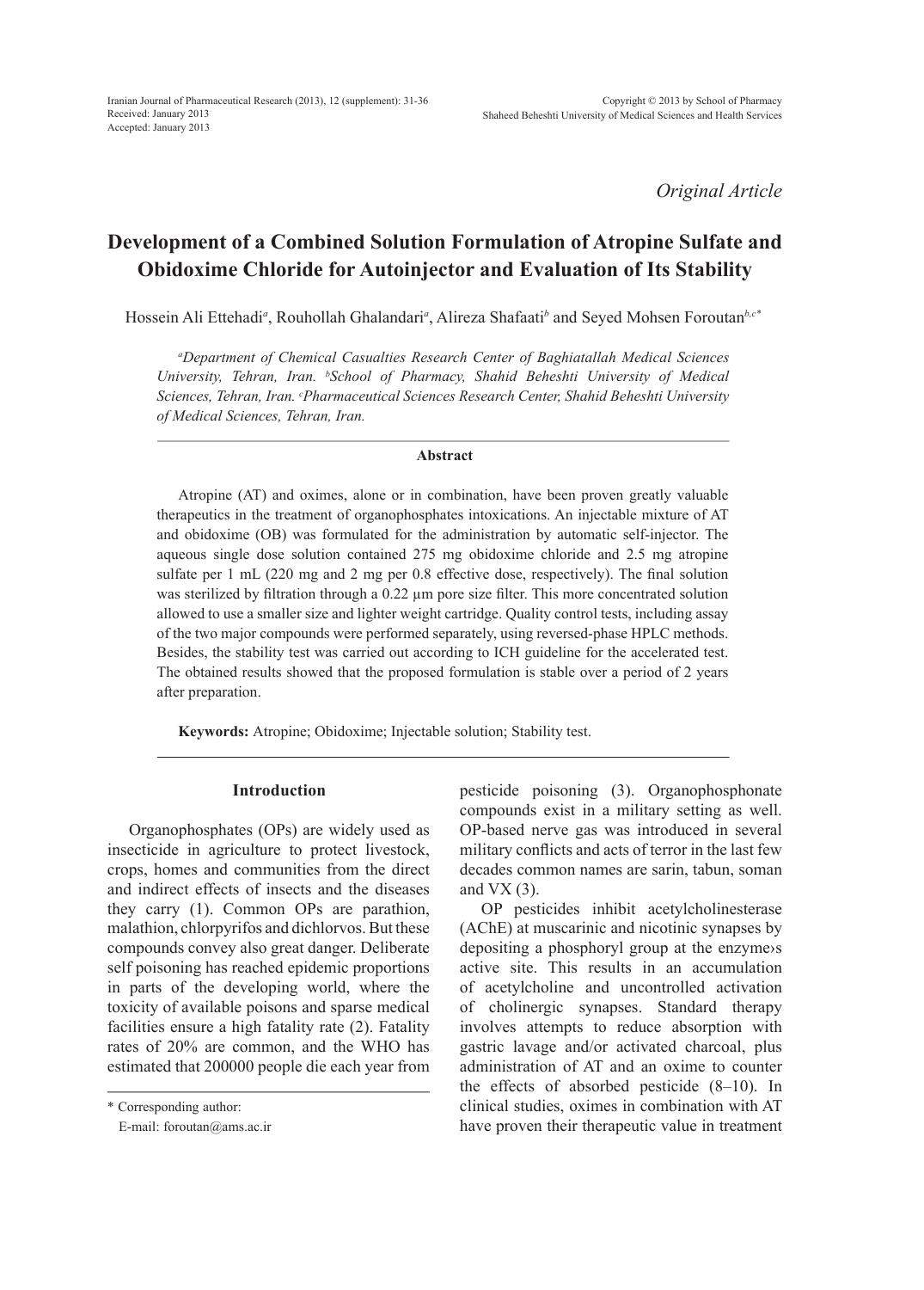

**Figure 1.** Chemical structures of atropine sulfate (a) and obidoxime chloride (b).

of organophosphate intoxications (3, 4). In case of intoxication, a rapid self-administration of the antidotes is necessary to overcome lethal symptoms. For this reason, in the armed forces of the countries like the United States, a mixture of AT (AT) and obidoxime (OB) (Figure 1) have been used for administration by automatic injector (5-7). The concentrations of active ingredients are 110 mg OB chloride and 1.2 mg AT sulfate per one mL. In this study, we designed a more concentrated mixture of 275 mg OB chloride and 2.5 mg AT sulfate per one mL of the solution. This resulted to smaller size and lighter weight autoinjector, which is easier to carry by individuals.

### **Experimental**

### *Materials*

AT sulfate was purchased from Boehringer-Ingelheim Company (Ingelheim, Germany). OB chloride, phenol, hydrochloric acid, tetramethyl ammonium chloride, analytical-grade 1-octane sulfonic acid sodium salt and HPLC-grade acetonitrile were obtained from Merck Chemical Co. (Darmstadt, Germany)

Glass dental cartridges of USP type I was

purchased from Daroushisheh Co (Tehran, Iran).

### *HPLC system*

All assays were carried out using a Knauer HPLC system (Germany) consisted of a model Wellchrom K-1001 pump, a model Rheodyne 7125 injector and a model K 2501 UV detector controlled by Eurochrom 2000 (Integration Package) software.

### *Chromatographic conditions*

The separation was performed on an analytical  $25 \times 4.6$  mm i.d. MZ C18 (5  $\mu$ m, particle size) column. The mobile phase was a mixture of acetonitrile and phosphate buffer 50 mM (13:87 v/v, respectively) containing 1 mM octanesulfonic acid and 5 mM trimethylammonium chloride adjusted to pH of 3.5 at a flow rate of 1 mL/min. The mobile phase was freshly prepared daily and degassed by ultrasonification before use. The mobile phase was prepared freshly and was filtered before use. Column was maintained at ambient temperature. The detector was set at 220 nm.

### *Cartridge preparation*

Steam-sterilized glass cartridge, convoluted needle and the septums were placed and aligned.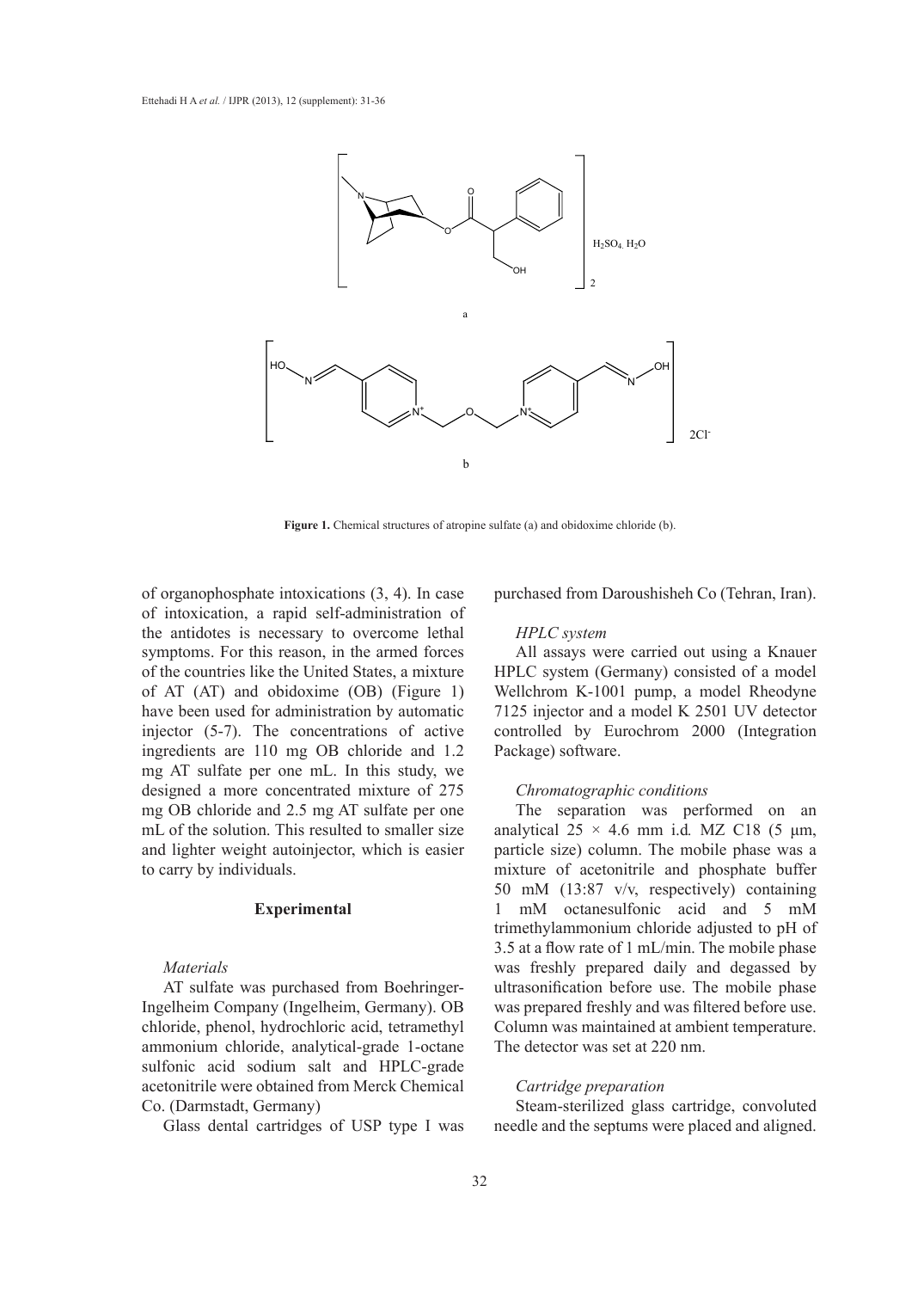

Figure 2. A schematic diagram of the autoinjector device with the cartridge inside containing mixed solution of atropine and obidoxime.

Then, in a phenolic aqueous solution (0.5% w/v), OB chloride (275 mg/mL) and AT sulfate (2.5 mg/mL) were dissolved and the pH of the solution was set at 3-3.5 by adding few drops of 1M HCl solution. The solution was filtered through a 0.22 µm membrane filters(milipore Corps.Mass, USA). Each dental glass cartridges was filled with 0.9 mL of the solution, covered with the front septum under nitrogen gas flow and sealed with an aluminium cap using the hand operated crimping device. Three series of cartridges were prepared in different dates at 2 month intervals, while each series consisted 3 batches of 10 cartridges.

## *Preparation of standard and assay solutions*

Twenty mg of each of AT sulfate, OB chloride and phenol were weighed and transferred to 20 mL volumetric flask. Then, diluent mixture containing acetonitrile-phosphate buffer (20:80, v/v) was added to the volume. The working solutions were prepared from the stock solutions by adding diluents solution.

The content of autoinjector cartridge

containing a phenolic aqueous solution (0.5% w/v), OB chloride (275 mg/mL) and AT sulfate (2.5 mg/mL) was released in 5 mL water. This solution was diluted to 25 mL with the diluents mixture. Then, 1 mL of this solution was again transferred to 10 mL volumetric flask and diluted with the diluents mixture to obtain  $1100 \mu g/mL$ of OB and 10 µg/mL of AT.

*Assay and stability test:* The stability study was conducted according to accelerated stability test protocol recommended by ICH (14). Sufficient number of samples were taken from three pilot batches and stored at 40ºC temperature and 75% relative humidity. The active ingredients of the solutions were assayed using the HPLC method developed specifically for measuring at the time of preparation and at 2 month intervals up to 6 months.

### **Results and Discussion**

### *Autoinjector device*

A schematic of the device is shown in Figure 2. The dental cartridge containing 0.9 mL of the mixed solution was installed inside the device. By pressing the injection port on, for example thigh muscle, the needle automatically inserted into the muscle and releases the solution in the muscle. In each injection, the device effectively delivers 0.8 mL of the solution to the body, which contained 220 mg obidoxime chloride and 2 mg atropine sulfate per dose.

### *Development of assay method*

The proposed HPLC method was developed specifically for assay of the injection solution, which contains two main components, AT and OB, as well as phenol as preservative. Reported HPLC methods differ with respect to the mode of detection (ultraviolet or electrochemical) and sample preparation (solvent extraction and solid-phase extraction) (15). Thus, the key response in method development was to resolve three components of the injection solution at one single run. Figure 3 shows the chromatogram obtained at the optimal HPLC conditions. Baseline separation of the cartridge components was achieved in less than 5 min. The method selectively allows measuring each component in the solution. Addition of trimethylammonium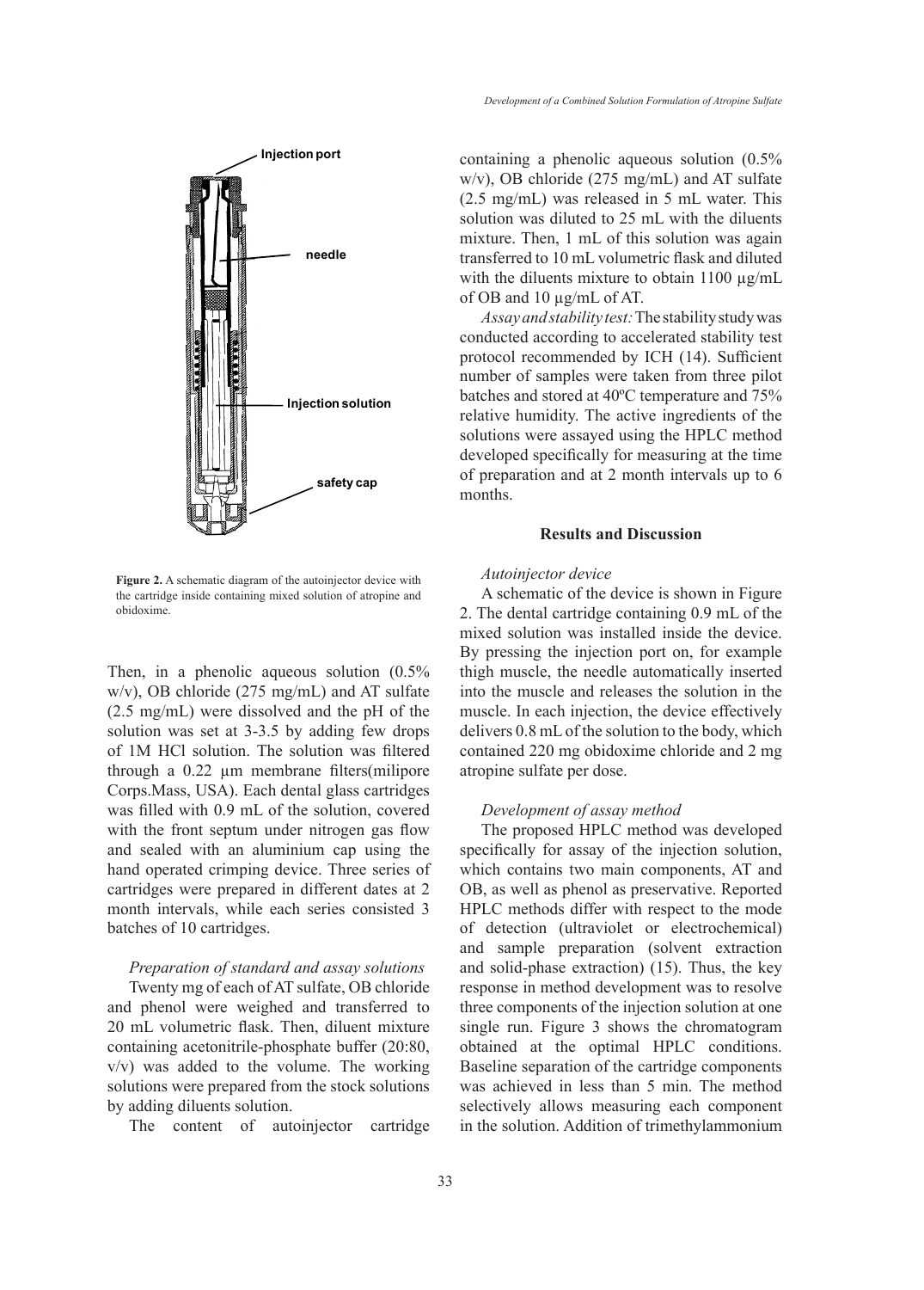

**Figure 3.** Chromatograms showing (A) separation of AT sulfate (1), tropic acid (2), obidoxime (3) and phenol in a standard solution containing 0.05 mg/mL of each compound, and (B) separation of components of a cartridge.

chloride to the mobile phase resulted in sharp peaks, due to elimination of possible interaction of AT and OB with the stationary phase. At the same time, presence of octanesulfonic acid improved retention time of the both basic components by making temporary ion-pair complexes with AB and OB.

### *Validation of the method*

The method was validated according to the International Conference for Harmonization (ICH) guidelines (16). The selectivity of the method was assessed by measuring resolution between each pair of adjacent peaks. The response for the detector was determined to be linear over the range of 5-60 µg/mL for AT, 50-1200 µg/mL for OB and 10-100 µg/mL for phenol. Each of the concentration was injected

in triplicate to get reproducible response. Correlation coefficients (*r*) for the 3 compounds were  $\geq$  0.998. The linear regression equation was  $y = 270x + 455$  for AT and  $y = 1037x +$ 1739 for OB, where *y* is the peak area and *x* is the concentration in µg/mL.

Precision of the method was examined as intra- and inter-day variation measurements at 3 concentration levels of AT  $(2, 8 \text{ and } 20 \text{ µg})$ mL) and OB (200, 400 and 800). Six replicate quality control samples at each concentration were assayed on the same day for intra-day variation assessment. The inter-day precision was evaluated on three different days. The R.S.D. values were found to be 1.4% for AT and 0.7% for OB indicating acceptable repeatability. The R.S.D. values according to the retention time at the same day at each concentration level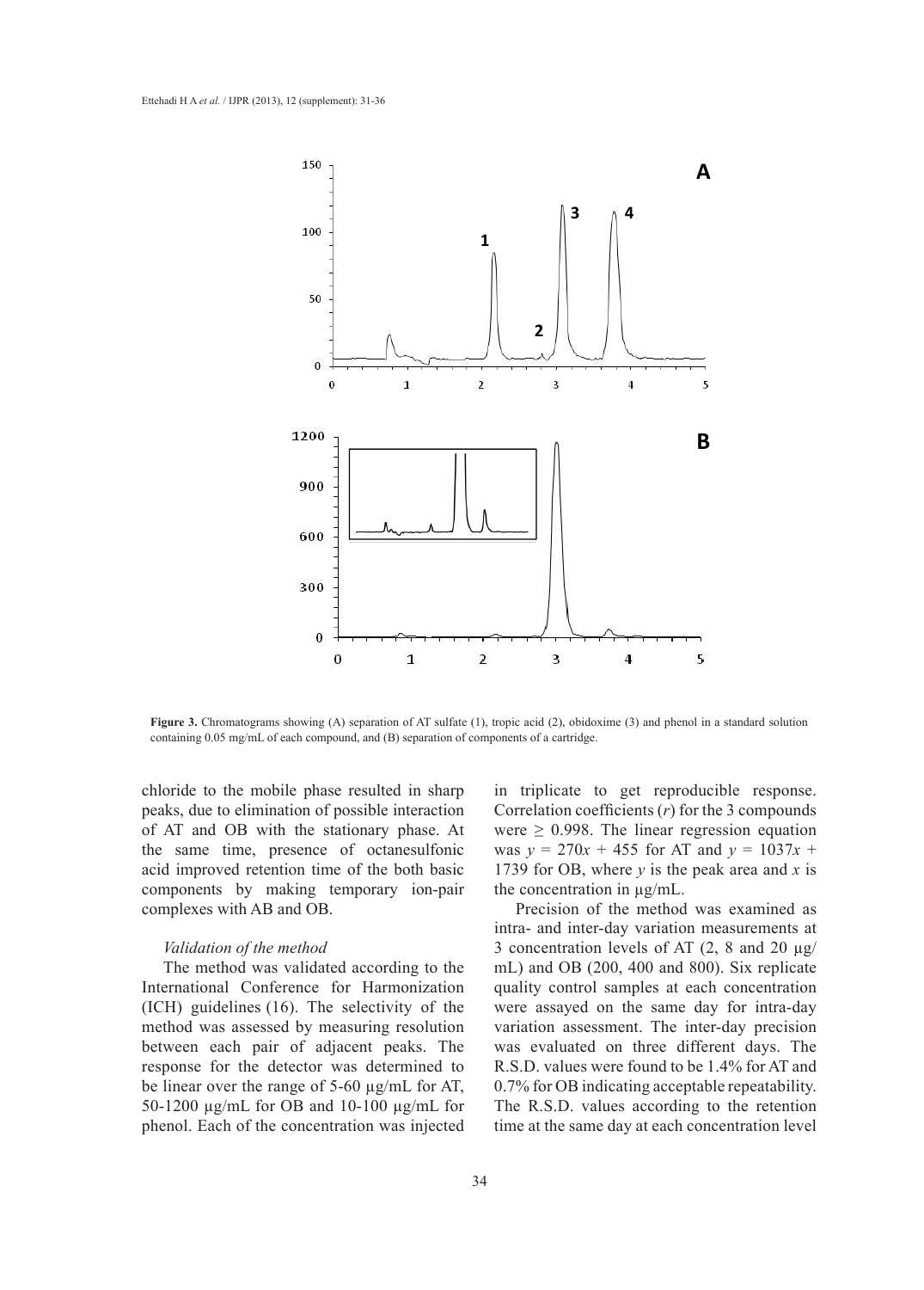**Table 1.** Results of stability studies of the proposed formulation shown as percentage of OB in 3 batches ( $N = 3$ ,  $n = 3$ ) at 2 month intervals.

| Date of Sampling | <b>BatchA</b> | <b>BatchB</b> | <b>BatchC</b> | $Mean \pm SD$  |
|------------------|---------------|---------------|---------------|----------------|
| $\bf{0}$         | 101.3         | 96.3          | 96.3          | $97.2 \pm 2.9$ |
| $2nd$ month      | 92.1          | 100.7         | 96.5          | $96.4 \pm 4.3$ |
| $4th$ month      | 98.9          | 95.9          | 95.1          | $96.6 \pm 2$   |
| $6th$ month      | 99.3          | 100.1         | 96.5          | $98.6 \pm 1.9$ |

changed between 0.1% and 1.6%, indicating again very good repeatability.

Accuracy was determined by adding known amounts of each drug at concentrations of 5, 10 and 15 µg/mL for AT and 60, 140 and 200 µg/mL for OB to the excipients and measuring percent recovery of the drug from each sample in triplicate. The average recovery was 96.3  $\pm$  1.2% for AT and 101.1  $\pm$  0.8% for OB, respectively.

*Stability Studies*

Table 1 shows the results of analysis of OB samples obtained from cartridges at the defined intervals, compared to the stability of control sample solutions of OB (see Table 2). The results shown for each batch are the average of 3 samples analyzed. It is necessary to mention that the acceptance limits of concentration are 90%- 110%.

### **Conclusion**

In this paper, preparation of a mixed solution of atropine and obidoxime for an autoinjector device was described. Furthermore, the HPLC method specifically developed for the assay of two components in the solution was proved to be robust and reliable. The method was successfully applied for the assay and stability study of the solution formulation.

#### **References**

- M, Buckley NA, Eyer P and Dawson AH. Management (1) of acute organophosphiorous pesticide poisoning. *Lancet*. (2008) 371: 597-607.
- Leibson T and Lifshitz M. Organophosphate and (2) Carbamate Poisoning: Review of the Current Literature and Summary of Clinical and Laboratory Experience in Southern Israel. *IMAJ* (2008) 10: 767-770.
- Petroiani GA, Hasan MY, Arafat K, Nurulain SM and (3) Schmitt A.Weak inhibitors protect cholinesterases from stronger inhibitors (Dichlorvos). *Int. J. Toxicol*. (2005) 24: 79-86.
- Worek F, Krichner T and Szinicz L. Effect of AT (4) and bispyridine oxime on respiratory and circulatory finction in guinea pigs poisoned with sarin. *Toxicology*. (1995) 95: 123-33.
- (5) Thiermann H, Eyer F, Felgenhauer N, Pfab R, Zilke T, Eyer P and Worek F. Phamacokinetics of obidoxime in patients poisoned with organophosphorous compounds. *Toxicology letters*. (2010) 197: 236-242.
- (6) Sweetman SC. Martindale. 36<sup>nd</sup> ed. Pharmaceutical press, Londone (2009) 1456.
- (7) Schier JG, Ravvikumar PR, Nelson LS, Hellan NB, Howland MA and Hoffman RS. Preparing for chemical terrorism: stability of injectable AT sulfate. *Acad Emerg. Med*. (2004) 1: 329-34.
- (8) Sharma R, Gupta PK, Mazumdar A, Dubey DK, Ganesan K and Vijayaraghavan RA. Quantitative NMR protocol for simultaneous analysis of AT and obidoxime in parentral injection devices*. J. Pharm. Biomed. Anal.* (2009) 49: 1092-96.
- Zvirblis P and Ellin IR. Kinetics and stability of a (9)multicomponent organophosphate antidote formulation in glass and plastic. *Journal of the American Pharmaceutical Association*. (1982) 71: 321-325.

**Table 2.** Results of stability studies of the proposed formulation shown as percentage of AT in 3 batches ( $N = 3$ ,  $n = 3$ ) at 2 month intervals.

| Date of Sampling | BatchA | <b>Batch</b> B | BatchC | $Mean \pm SD$   |
|------------------|--------|----------------|--------|-----------------|
| $\mathbf{0}$     | 107.3  | 103.2          | 102.6  | $104.3 \pm 2.8$ |
| $2nd$ month      | 99.8   | 106.1          | 103.3  | $103.1 \pm 3.2$ |
| $4th$ month      | 103.3  | 101.1          | 104.4  | $102.9 \pm 1.7$ |
| $6th$ month      | 105.1  | 102.3          | 102.6  | $103.3 \pm 1.5$ |